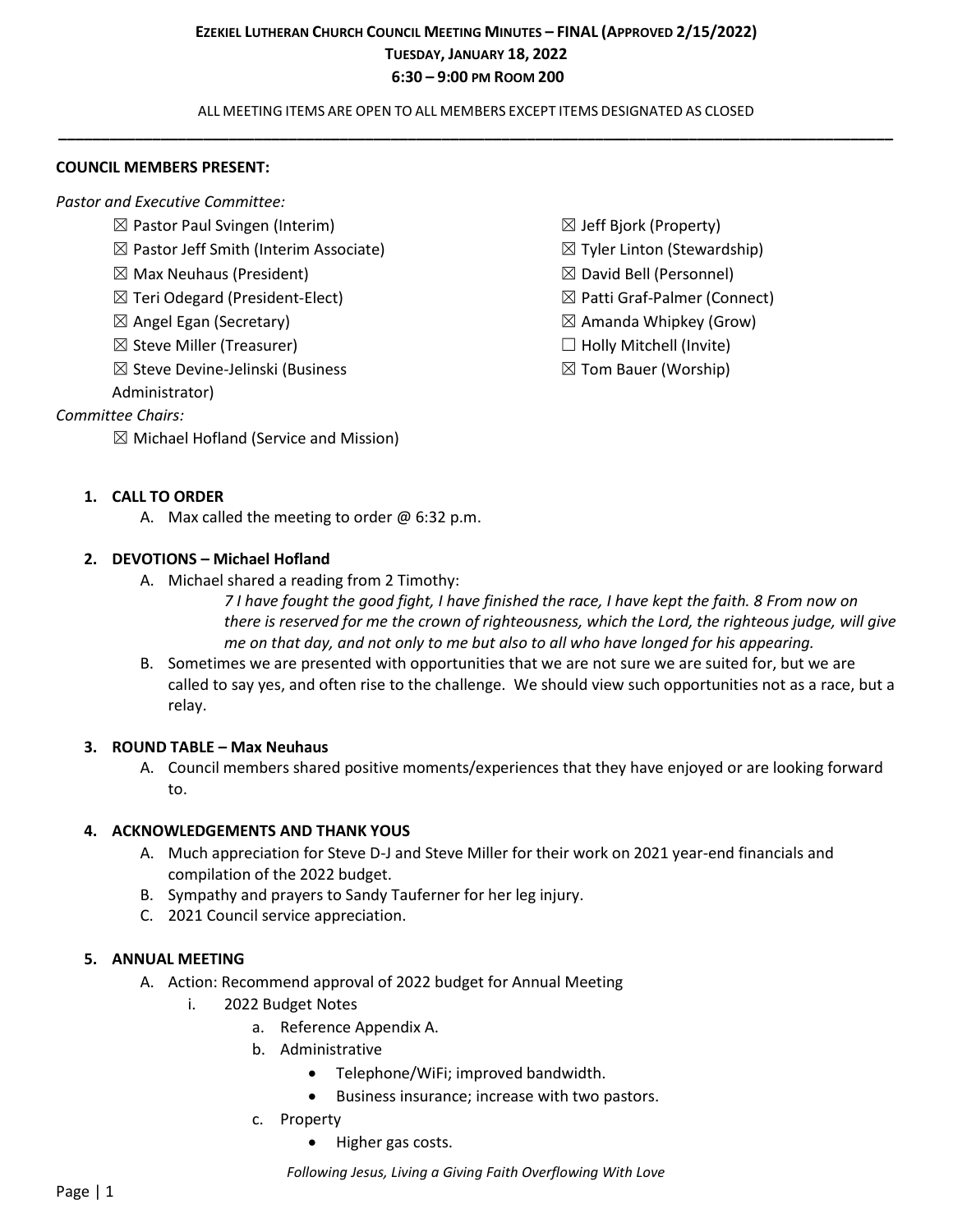### ALL MEETING ITEMS ARE OPEN TO ALL MEMBERS EXCEPT ITEMS DESIGNATED AS CLOSED **\_\_\_\_\_\_\_\_\_\_\_\_\_\_\_\_\_\_\_\_\_\_\_\_\_\_\_\_\_\_\_\_\_\_\_\_\_\_\_\_\_\_\_\_\_\_\_\_\_\_\_\_\_\_\_\_\_\_\_\_\_\_\_\_\_\_\_\_\_\_\_\_\_\_\_\_\_\_\_\_\_\_\_\_\_\_\_\_\_\_\_\_\_\_\_\_\_\_**

- d. Personnel
	- TTF will make recommendations as they continue their work and research.
	- Best needs estimate at this time: 2 interim pastors for 9 months per contracts.
	- \$30K added to budget for three months to cover pastor after interim period.
	- Included a 3% increase for health insurance.
- ii. Agenda provided/outlined for 2022 financial review to be held on January 23 $^{\text{rd}}$ .
- iii. Mortgage
	- a. Projected payoff is November 2026.
	- b. Mortgage funds come directly from the Capital Campaign (75% of total campaign) are accumulated and paid from Money Market Account.
	- c. In late 2022 we need a strong capital campaign to raise funds to meet our mortgage payments.
- iv. Endowments & Bequests
	- a. Undesignated bequest of \$400,000 received in 2020 was split and moved from money market account: \$100,000 put into Legacy Fund and \$300,000 moved to a new ELCA Fund. Main use is for building fund. Returns are averaging 7-17%. Also moved cash of \$200,000 (bank return 0%-.25%) from restricted funds and bank.
	- b. \$453,188 in ELCA Fund. Earnings since April 2021 \$28,188.
		- \$75,000 of initial \$500,000 utilized to update AV equipment to digital.
	- c. \$441,110 held in Legacy fund funds invested by St. Croix Valley Foundation, managed by Endowment Committee.
	- d. Additional 2021 building improvements from building fund:
		- Updated lights (expected payback is 2.5 years after which we will see annual energy savings).
		- Replaced illegal wireless mic system.
		- Sanctuary air conditioner stopped; replaced air handler for a cost of \$17,000.
		- Other items needing to be fixed come from this funding.
			- These items DO NOT come from the general budget.
- v. Rental Units
	- a. Mortgages on all 3 rental properties were satisfied in 2019.
	- b. 2021 ended with deficit of (\$5,573).
		- Rental units were not fully rented in 2021, partly due to Covid.
- vi. Jacobs Ladder
	- a. Program is managed under separate budget and is designed to be self-sustaining.
- vii. Shine the Light! Campaign
	- a. The Shine the Light! appeal campaign began in 2019 with a goal of \$840,000.
		- Funds are divided among:
			- Mortgage: 75%
			- Ministry: 15%
				- Ministry funds are used to launch new staff and programs/initiatives.
			- Mission: 10%
	- b. Pledges committed as of 12/31/2021: \$ 530,178 with 48 families pledging.
	- c.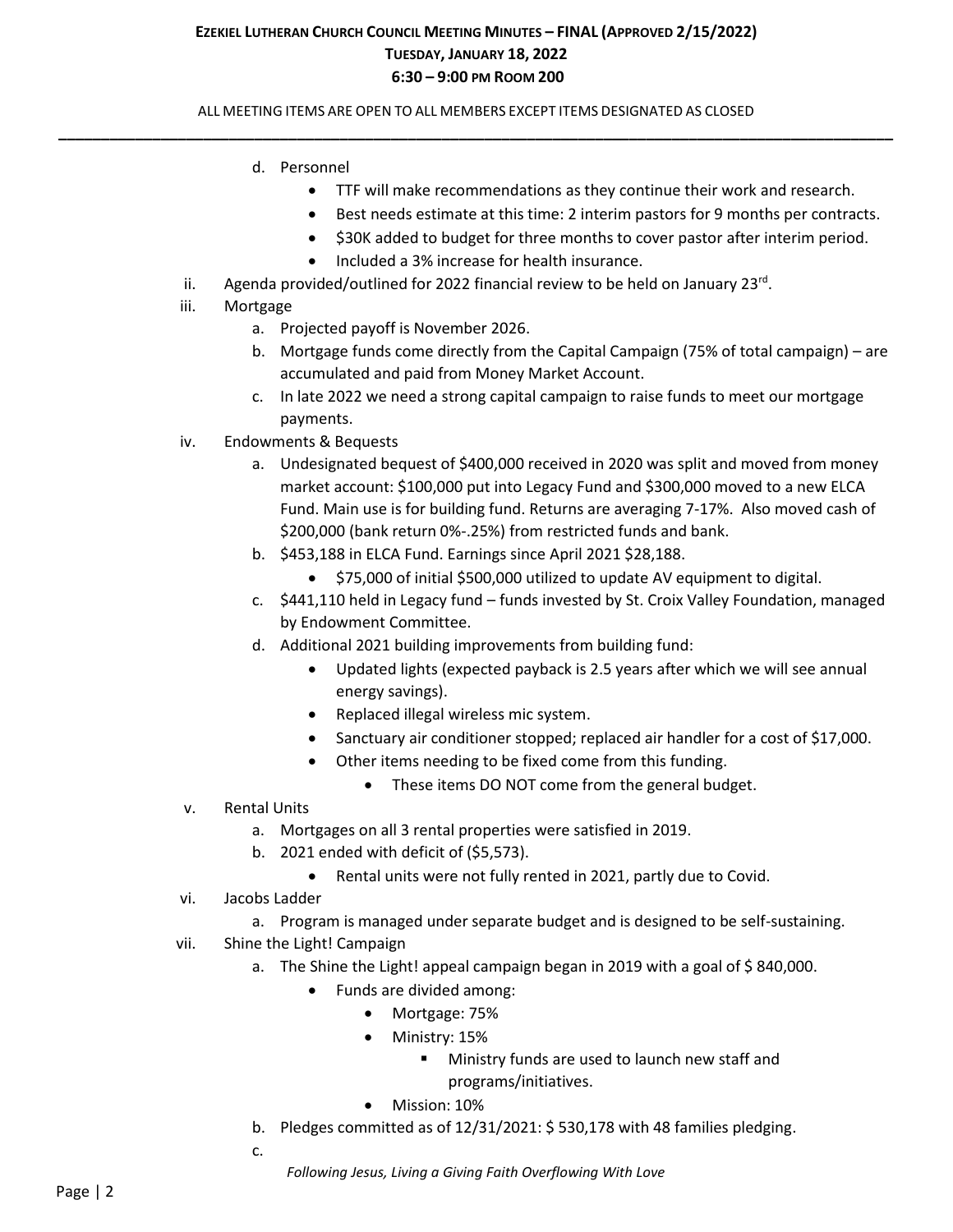ALL MEETING ITEMS ARE OPEN TO ALL MEMBERS EXCEPT ITEMS DESIGNATED AS CLOSED **\_\_\_\_\_\_\_\_\_\_\_\_\_\_\_\_\_\_\_\_\_\_\_\_\_\_\_\_\_\_\_\_\_\_\_\_\_\_\_\_\_\_\_\_\_\_\_\_\_\_\_\_\_\_\_\_\_\_\_\_\_\_\_\_\_\_\_\_\_\_\_\_\_\_\_\_\_\_\_\_\_\_\_\_\_\_\_\_\_\_\_\_\_\_\_\_\_\_**

- As of  $12/31/2021$ , 66% of the appeal is complete; 75% of pledges (\$ 397,562) have been received.
- For pledges received, only 71.5% were for mortgage as of 12/31/21.
	- If this percent continues, we will be short about \$10,000 by end of 2022 for mortgage payments.
- **viii. Moved and seconded (Steve Miller/Patti Graf-Palmer) to approve projected 2022 budget for presentation to the congregation at the January 30th annual meeting; motion passed unanimously.**
- B. Action: Recommend 2022 Nominating Committee for the Annual Meeting
	- i. Brad Olson
	- ii. Diane Bjornstal
	- iii. Jenny Knospe
	- iv. John Warneke
	- v. Amanda Whipkey
	- vi. Michael Hofland
	- vii. Rich Cuss
- C. Information: Re-elect Audit Committee member (Council elected C13.03)
	- i. Current members: Brad Olson, Luann Hecht, Shirley DeMotts.
	- ii. Council will be reviewing composition of the Audit Committee.
- D. Information: Elections (Max)
	- i. Jim Ashbach President Elect
	- ii. Vicki Olson Grow Committee
	- iii. Doug Cudd Property Committee
	- iv. Megan Franklin Connect Committee
	- v. Service and Mission and Invite Committee Currently have vacancies going into annual meeting.
	- vi. Synod Assembly: Pamela Anderson; Roger and Sonia Hammond
	- vii. Endowment Committee: Brad Olson (re-election), Valerie Wood (mid-term), Craig Finsted (midterm)
- E. Discussion and possible Action: Interim Ministry team consolidation
	- i. Discussed potential combination of current team structure.
		- a. May choose not to fill current positions for Service and Mission and Invite Teams and potentially align those teams under Stewardship committee until the TTF finishes their recommendations.
	- ii. TTF may recommend changes to current team structure.

## **6. MINISTRY TEAM REPORTS**

- A. Personnel: David Bell
	- i. Personnel Team met on January 13<sup>th</sup>.
	- ii. The team discussed current work duties for Ezekiel staff. No specific adjustments are recommended at this time. Information was to be discussed with Pastor Paul; team will support any recommendations that come from him.
	- iii. Team identified a potential new member; David Bell to reach out to the individual to discuss their interest.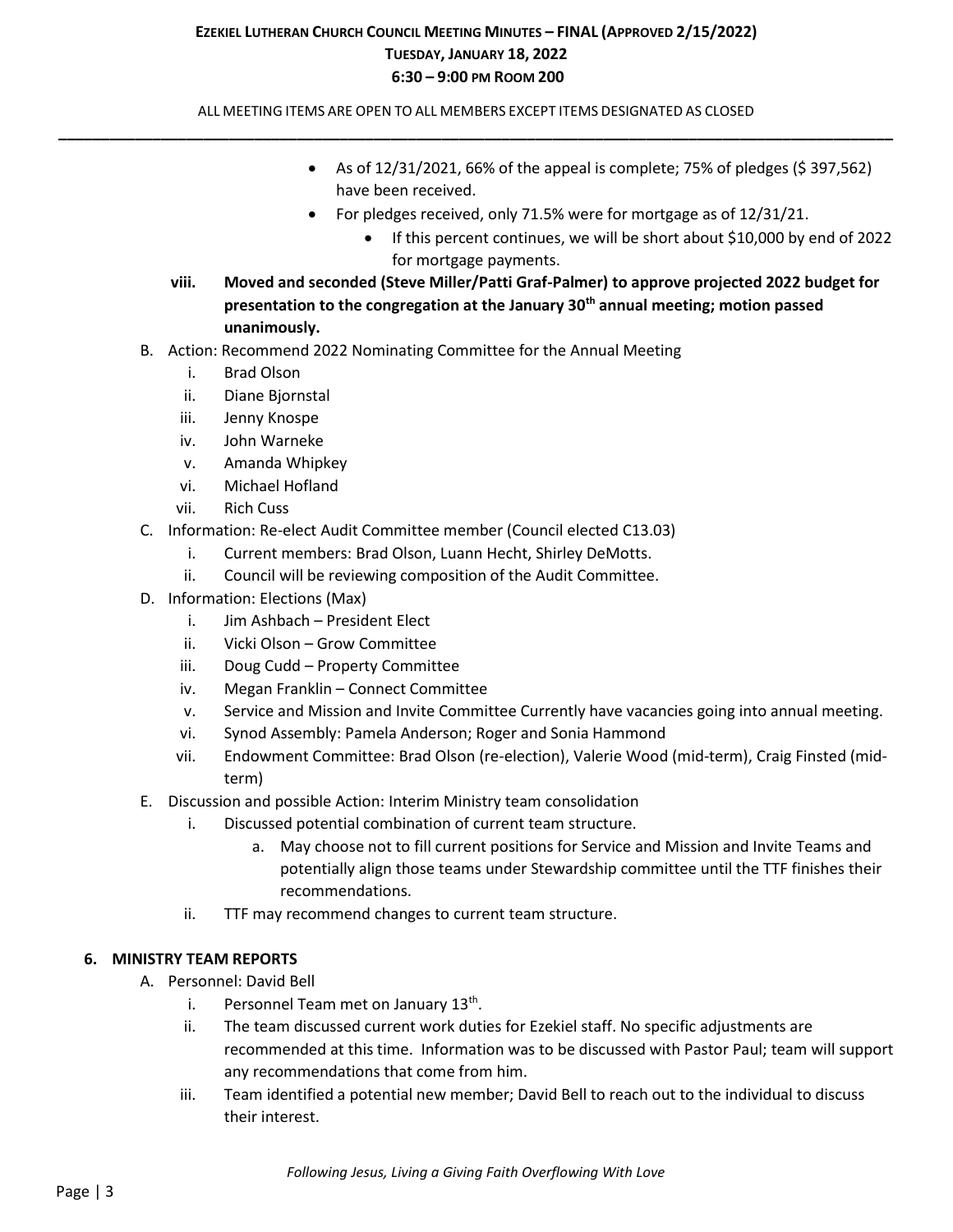ALL MEETING ITEMS ARE OPEN TO ALL MEMBERS EXCEPT ITEMS DESIGNATED AS CLOSED **\_\_\_\_\_\_\_\_\_\_\_\_\_\_\_\_\_\_\_\_\_\_\_\_\_\_\_\_\_\_\_\_\_\_\_\_\_\_\_\_\_\_\_\_\_\_\_\_\_\_\_\_\_\_\_\_\_\_\_\_\_\_\_\_\_\_\_\_\_\_\_\_\_\_\_\_\_\_\_\_\_\_\_\_\_\_\_\_\_\_\_\_\_\_\_\_\_\_**

- B. Stewardship: Tyler Linton
	- i. The Stewardship Team has not met.
- C. Connect: Patti Graff-Palmer
	- i. Connect Team met on January 10<sup>th</sup>.
	- ii. Deacon David from Journey House attended January meeting; meals at Journey House will resume beginning January 31st.
	- iii. Donut Sunday resumed on January  $16<sup>th</sup>$ ; team members met early to individually bag donuts. No coffee yet.
- D. Invite: Holly Mitchell
	- i. No Invite Team update received.
	- ii. Holly Mitchell has advised she is stepping down from the invite committee due to personal commitments.
- E. Worship: Tom Bauer
	- i. Worship Team met on January 4<sup>th</sup>.
	- ii. Lenten and Holy Week services will be held at 7 p.m. Services will be 30-45 minutes in length, allowing for brief confirmation classes to follow.
	- iii. Discussed Covid safety restrictions and feasibility of soup suppers prior to Lenten worship services. Decision will be made at a future date.
	- iv. Consideration given to using screen at 8:30 service.
	- v. Pastors wish to serve communion twice a month in January and February, following the previous schedule of communion at 8:30 on the first and third Sundays, and at 10:45 on the second and fourth Sundays using the "take home" communion cups to minimize Covid risk.
	- vi. Affirmation of Baptism service will be held apart from regular service, to avoid crowding. Pastor Jeff has polled families for input regarding the best date which will be held between late February and early May.
	- vii. Estimate received from the Obermeyer Organ Company for repairs to the pipe organ. The total cost would be \$33,100. Work is guaranteed for 5 years. There was a question regarding the cost of regular maintenance. There is \$4,000 in the "organ fund" but it is unclear if that money is earmarked for repairs.
	- viii. There was also a discussion for consideration for the purchase of a new electronic organ at a lesser cost. Team to investigate options and will discuss options at a future date.
- F. Property: Jeff Bjork (Presented by Steve D-J and Steve Miller)
	- i. No Property Team update received.
- G. Service and Mission: Michael Hofland
	- i. Service and Mission Team met on December 13<sup>th</sup> and January 10<sup>th</sup>.
	- ii. **Moved and seconded (Michael Hofland/Steve Miller) to approve \$500 per month (February 1, 2022—January 31, 2023) be provided to support mission projects requested by the Service and Mission Team; motion passed unanimously.**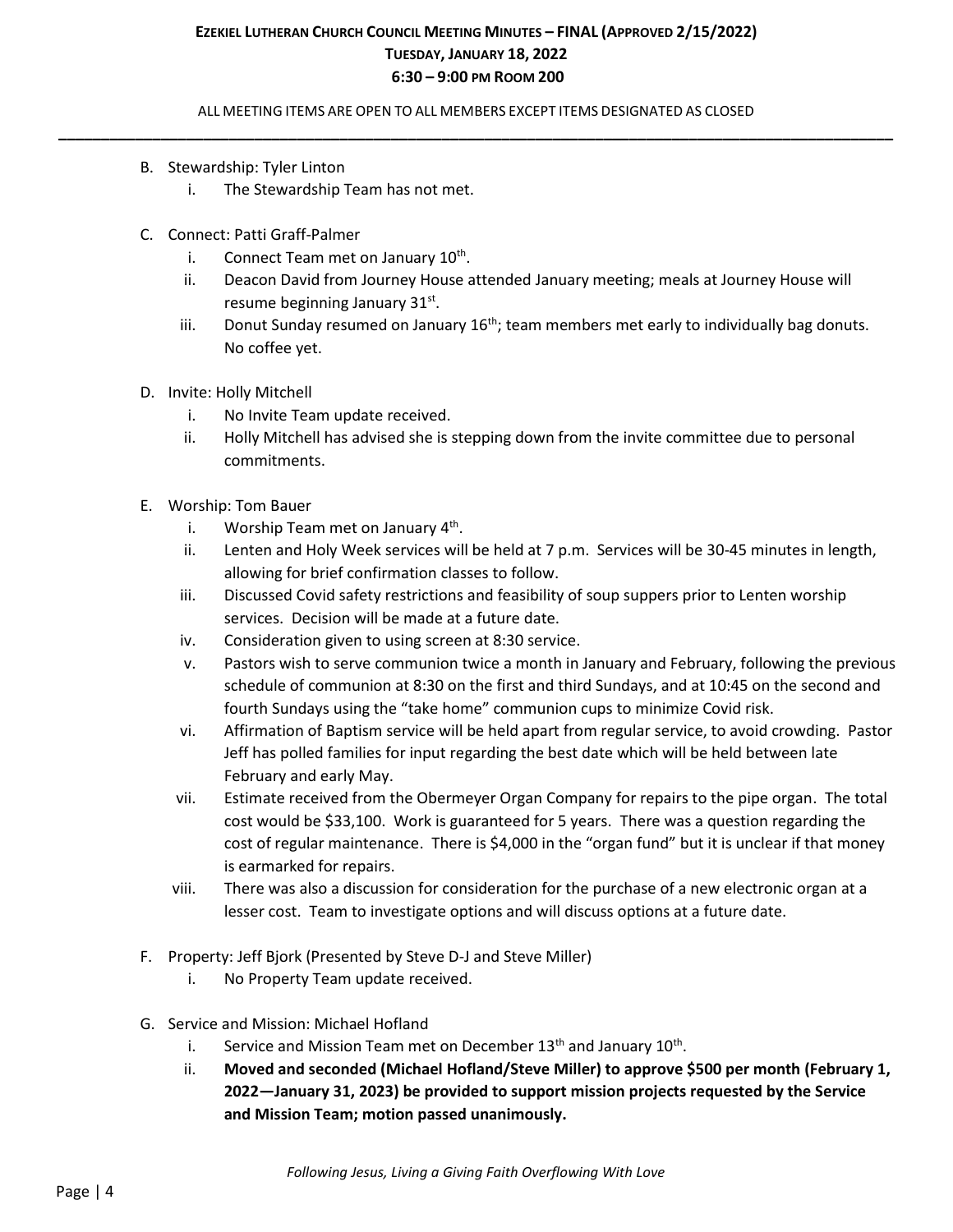ALL MEETING ITEMS ARE OPEN TO ALL MEMBERS EXCEPT ITEMS DESIGNATED AS CLOSED **\_\_\_\_\_\_\_\_\_\_\_\_\_\_\_\_\_\_\_\_\_\_\_\_\_\_\_\_\_\_\_\_\_\_\_\_\_\_\_\_\_\_\_\_\_\_\_\_\_\_\_\_\_\_\_\_\_\_\_\_\_\_\_\_\_\_\_\_\_\_\_\_\_\_\_\_\_\_\_\_\_\_\_\_\_\_\_\_\_\_\_\_\_\_\_\_\_\_**

- iii. **Moved and seconded (Michael Hofland/Jeff Bjork) to approve \$500 for January mission project in support of "U.S. Tornados" relief to support the ELCA, as well as request an additional \$500 from Council for a total of \$1,000 for this relief; motion passed unanimously.**
- iv. **Moved and seconded (Michael Hofland/Angel Egan) to approve Project Starfish during Lent (March 2 nd – April 17th) in support of the School, Orphanage, and Heath Centers in Haiti; motion passed; one abstention.**
- v. Christmas Tree Project raised \$3,500 total from Ezekiel and individual gifts secured, supporting 25 families. Thanks to Joyce Wolen for coordinating distributions.
- vi. Clothing drive in support of Sharing and Caring Hands was successful and accepted with appreciation.
- vii. John and Joni Henning have resigned from the Mission Team but were recognized with appreciation for the 15 years of faithful service.
- viii. Deacon David and the Journey House board were invited to meet jointly with the Service and Mission Team in February. Session will be used to discuss direction, opportunities, and possible avenues of collaboration. Tom Bauer will serve a one-year term as a board member with the key responsibility to encourage three members of Ezekiel to come forward and pursue longer term memberships on the board of Journey House Campus Ministry.
- ix. Ezekiel Volunteers of the Year for 2021 will be presented at both services in February 2022.
- x. The "It Takes a Village Concert" will not be possible again this year due to COVID pandemic social distancing, thus being unable to responsibly fill our sanctuary with an audience.
- xi. Haiti Update: sending \$2,000 per month from Haitian Relief Fund. Conditions in the country continue to be dire. A generous gift to Haitian Relief Services has shored up the financial condition of the Haitian Relief effort. There is hope that events on the ground will improve enough to allow the medical clinic to be equipped and begin to offer service.
- H. Grow: Amanda Whipkey
	- i. When will we be able to do fundraisers involving food?
		- a. Follow Pierce County guidelines and prohibitions.
		- b. Prepackaged items may be ok.
- I. Jacob's Ladder Report: Teri Odegard
	- i. DHS is issuing monthly grants for which Amy Nelson has applied each month, starting in November 2021. These are like previous grants but are now requested monthly. Amy will continue to apply so long as they are offered. Funds are separated into two categories: Incentive Pay/Retention/Recruitment and High-Quality Care.
	- ii. Pre-K Registration for 2022-2023 will be February  $7<sup>th</sup>$  at 9 a.m.
	- **iii. Moved and seconded (Jeff Bjork/Steve Miller) to approve Jacob's Ladder to hold their annual Butter Braid fundraiser (late February-early March); motion approved unanimously.**

# **7. SECRETARY'S REPORT/APPROVAL OF MINUTES – Angel Egan**

- A. **Moved and seconded (Jeff Bjork/David Bell) to approve meeting minutes from the November 16th , 2021 Council; motion approved unanimously.**
- **8. TREASURER'S REPORT/APPROVAL OF FINANCIALS – Steve Miller**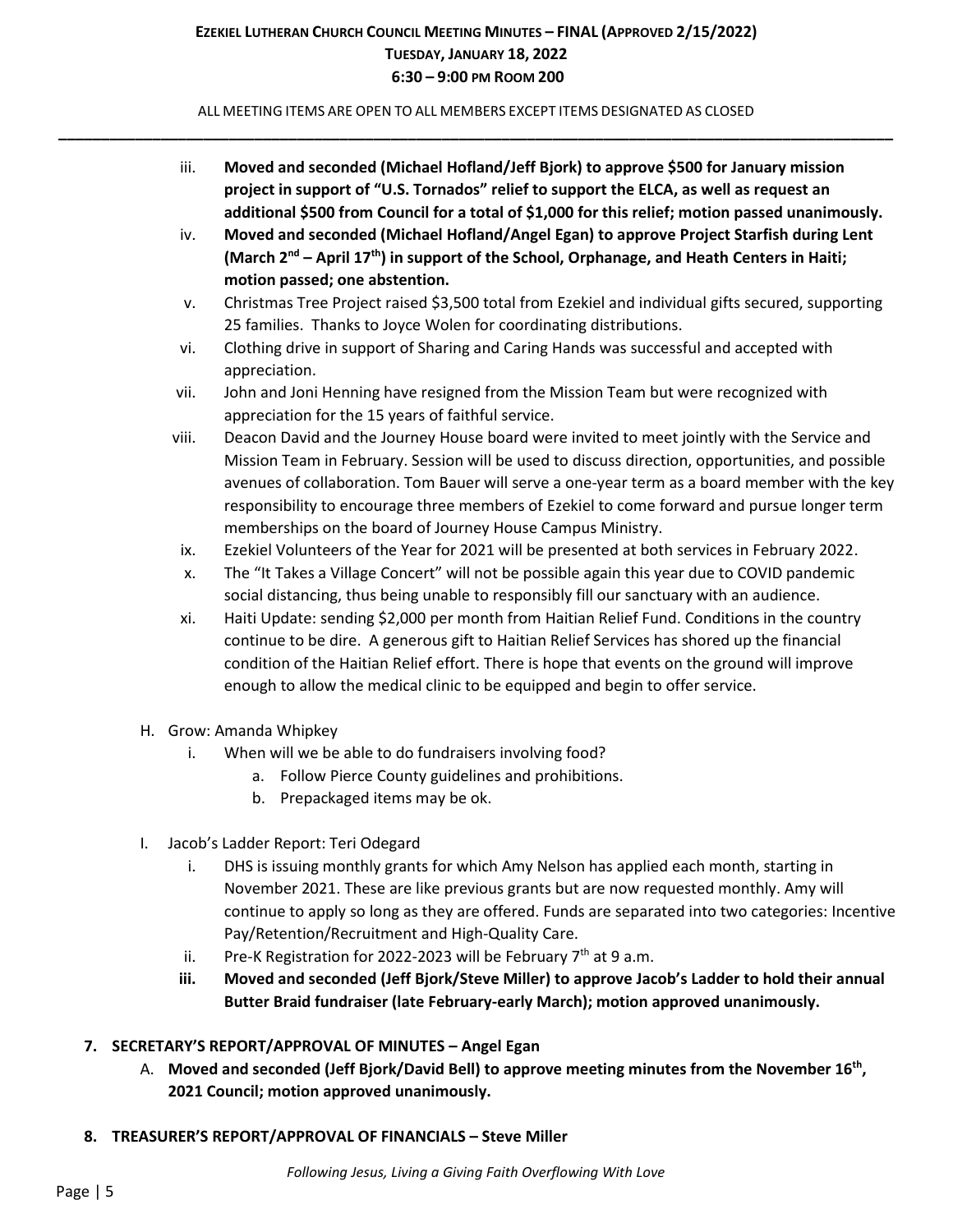ALL MEETING ITEMS ARE OPEN TO ALL MEMBERS EXCEPT ITEMS DESIGNATED AS CLOSED **\_\_\_\_\_\_\_\_\_\_\_\_\_\_\_\_\_\_\_\_\_\_\_\_\_\_\_\_\_\_\_\_\_\_\_\_\_\_\_\_\_\_\_\_\_\_\_\_\_\_\_\_\_\_\_\_\_\_\_\_\_\_\_\_\_\_\_\_\_\_\_\_\_\_\_\_\_\_\_\_\_\_\_\_\_\_\_\_\_\_\_\_\_\_\_\_\_\_**

- A. **Moved and seconded to approve the December 2021 Treasurer's Report (Steve Miller/Tom Bauer); motion passed unanimously.**
- B. General Fund 2021 Monthly Summary:

| December Income    | \$61,352 |
|--------------------|----------|
| December Expenses  | \$57,692 |
| December Cash Flow | \$3,660  |

#### C. General Fund 2021 – YTD Summary:

| 2021 YTD Income    | \$578,401   |
|--------------------|-------------|
| 2021 YTD Expenses  | (5558, 232) |
| 2021 YTD Cash Flow | \$20,169    |

D. General Fund Balance with Retained Income – YTD Summary:

| 2021 YTD Fund Balance | $\frac{1}{2}$ \$ 134,780 |
|-----------------------|--------------------------|
|                       |                          |

E. Checking Balance:

| December Checking Balance | $\frac{1}{2}$ \$ 212,425 |
|---------------------------|--------------------------|
|                           |                          |

#### F. Mortgage Summary:

| Mortgage Loan Balance | $\frac{1}{2}$ \$ 575,421 |
|-----------------------|--------------------------|
|                       |                          |
|                       |                          |

G. Total Endowments & Other Investments:

| l Total Endowments & Other Investments | $\frac{1}{2}$ \$ 894,298 |  |
|----------------------------------------|--------------------------|--|
|----------------------------------------|--------------------------|--|

## **9. SENIOR PASTOR REPORT**

- A. The Transition Task Force (TTF) met on January 13<sup>th</sup>. The Staffing Team has had a productive beginning and will be interviewing staff members this week and next. They are also learning from questionnaire responses received from all staff.
	- i. Lenten Devotional planned.
- B. Our most needed TTF work is a proposed "Vision for Mission" to be offered to the full TTF by the Mission/Vision Team; an update is expected the first week of February.
- C. "Overheard: Conversations by the Cross" is the theme for our mid-week Lenten Series. These dramas offer solid Lutheran theological insights into the actions of twelve Passion characters. Members of the congregation will be sought to participate in these dramas as part of an evening service concluding with Holy Communion.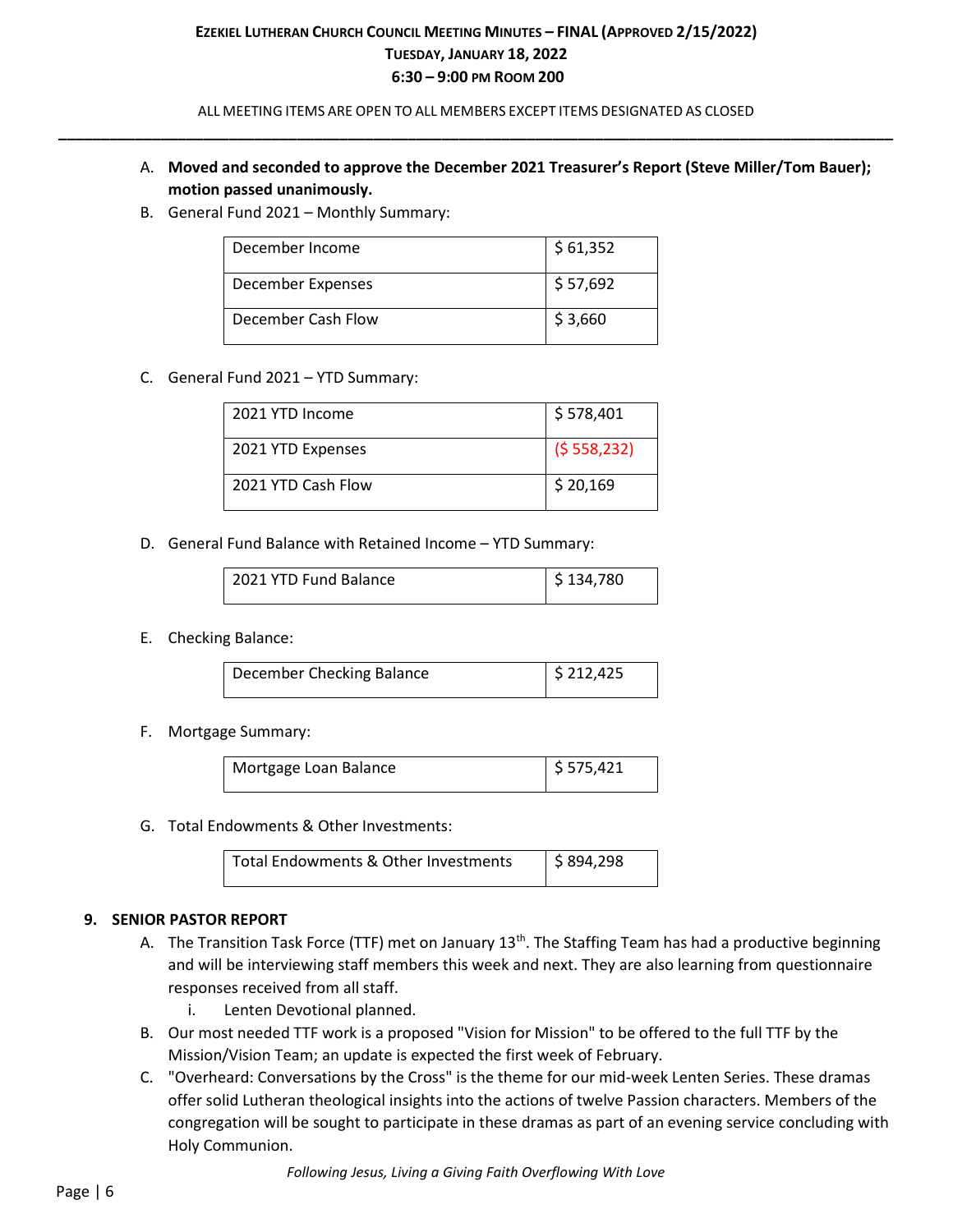ALL MEETING ITEMS ARE OPEN TO ALL MEMBERS EXCEPT ITEMS DESIGNATED AS CLOSED **\_\_\_\_\_\_\_\_\_\_\_\_\_\_\_\_\_\_\_\_\_\_\_\_\_\_\_\_\_\_\_\_\_\_\_\_\_\_\_\_\_\_\_\_\_\_\_\_\_\_\_\_\_\_\_\_\_\_\_\_\_\_\_\_\_\_\_\_\_\_\_\_\_\_\_\_\_\_\_\_\_\_\_\_\_\_\_\_\_\_\_\_\_\_\_\_\_\_**

- D. With 2022 Council positions still lacking appropriate nominees, Pastor Paul will be working with the selfstudy team as it evaluates council responses to a survey they plan to distribute soon. One of the outcomes may well be a recommendation that church council size be reduced and current teams be modified to better accommodate the diminishing number of folks volunteering to serve.
- E. Covid remains a persistent factor affecting much of what could otherwise be happening in the congregation. Yet, we must each be vigilant in doing what we must to stay healthy.
- F. Pastor Paul has disassembled the outdoor nativity.
- G. Trusting that the annual meeting will be both informative and helpful to all who attend.

## **10. ASSOCIATE PASTOR REPORT**

- A. Pastor Jeff shared information on how he has been directing his time getting to know Ezekiel, its teams, and developing confirmation and youth programming with Ezekiel staff.
- B. 2022 Confirmation/High School Summer trip preparations continue; exploring backup plans if Youth Gathering is cancelled.
- C. Final preparations underway for the  $9<sup>th</sup>$  graders to affirm their baptism.
- D. Planning to coordinate with Jeannie Solum to partner with senior high youth or create additional weekly or monthly options for that age group.
- E. Reviewing possibility of adding a senior high retreat to spring calendar.
- F. Will work with Grow Committee to create a Child & Youth Protection Policy.
- G. Shared information regarding the Northwest Synod offering EPIC (Effective Practices for Innovative Church Councils), usually in March. This training has been offered for several years but is virtual only this year with numerous videos that will be about 8-15 minutes long each. Council could choose to watch one video a month at a regular meeting OR between meetings on own OR include several videos as part of a special council retreat.

## **11. OTHER BUSINESS ITEMS**

- A. Discussion: COVID
	- i. Mindful of WI Council of Churches suggestions.
- B. Information: TTF Update (Teri)
	- i. See information provided in Senior Pastor's Report.

#### **12. EVENTS**

A. Full Council meetings are held every  $3<sup>rd</sup>$  Tuesday of the month at 6:30 p.m.

#### **13. NEXT MONTH:**

A. Devotions & Treats: February – Teri Odegard

## **14. CLOSING PRAYER – Max**

## **15. MOTION TO ADJOURN: (Patti Graf-Palmer/Michael Hofland); meeting adjourned at 9:02 p.m.**

Respectfully Submitted, *Angel Egan, Council Secretary*